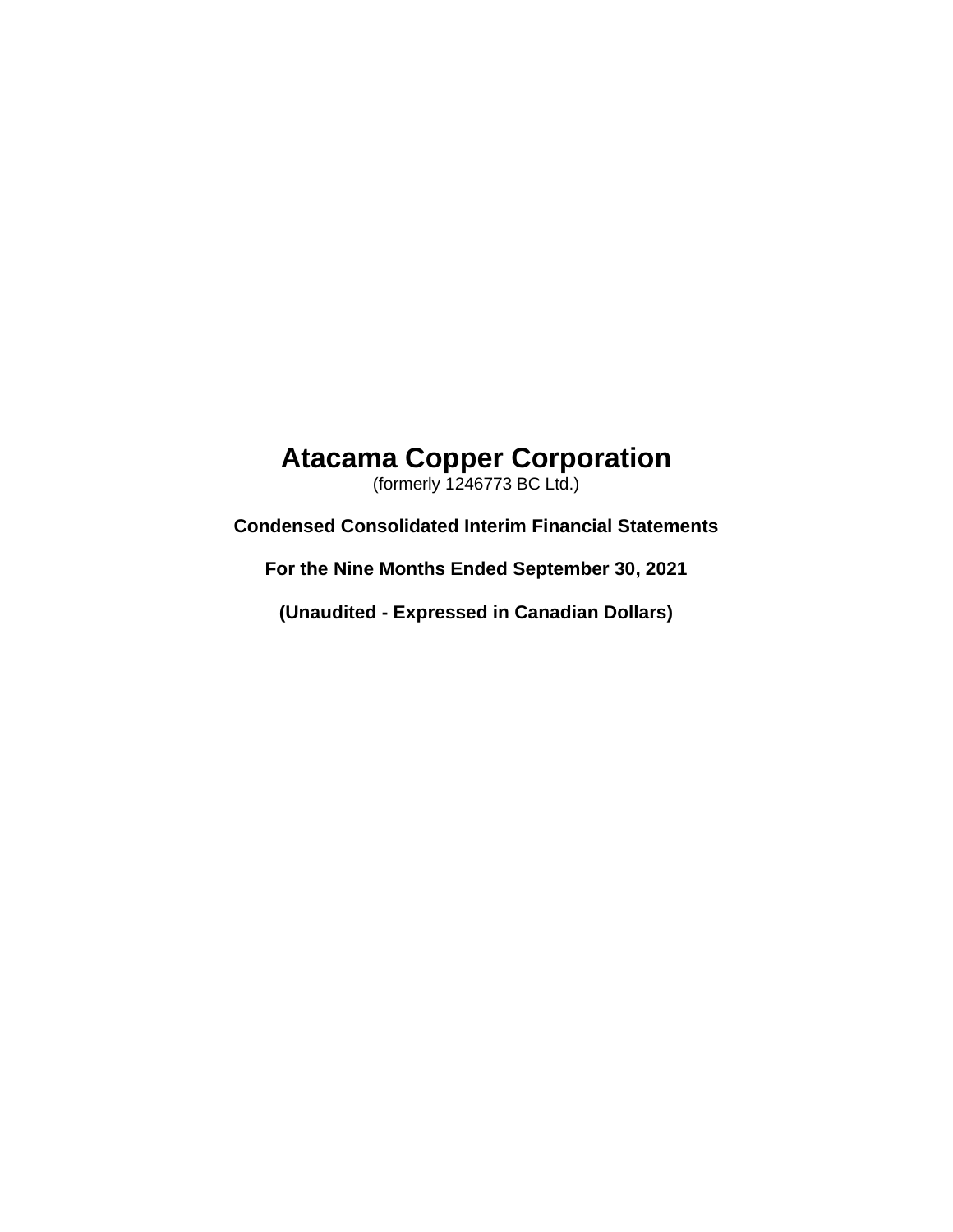# **Notice of No Auditor Review**

These unaudited condensed interim financial statements have not been reviewed by the auditors of the Corporation. This notice is being provided in accordance with Section 4.3 (3) (a) of National Instrument 51-102 - Continuous Disclosure Obligations.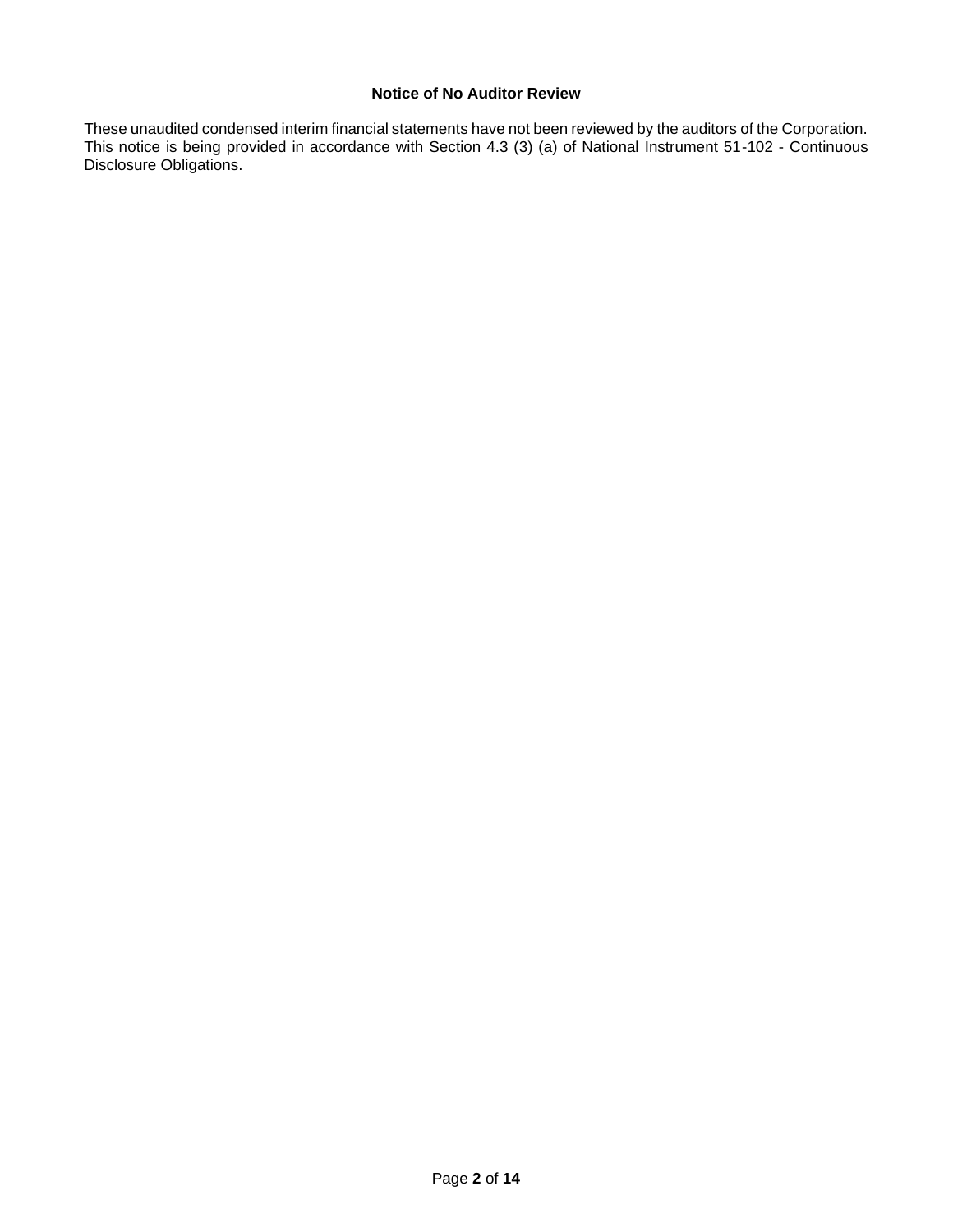# **Atacama Copper Corporation (formerly 1246773 BC Ltd.) CONDENSED CONSOLIDATED INTERIM STATEMENTS OF FINANCIAL POSITION (Expressed in Canadian dollars)**

| As at:                                                                        | <b>Note</b> | September 30,<br>2021 | December 31,<br>2020 |
|-------------------------------------------------------------------------------|-------------|-----------------------|----------------------|
| <b>ASSETS</b>                                                                 |             |                       |                      |
| <b>Current</b>                                                                |             |                       |                      |
| Cash                                                                          |             | \$<br>3,350,714 \$    | 2,001                |
| <b>Accounts Receivable</b>                                                    |             | 36,804                |                      |
| <b>Prepaid Expense</b>                                                        |             | 13,084                |                      |
|                                                                               |             | 3,400,602             | 2,001                |
| Exploration and evaluation assets                                             | 4           | 8,752,957             |                      |
| <b>Total assets</b>                                                           |             | \$<br>12,153,559 \$   | 2,001                |
|                                                                               |             |                       |                      |
| <b>LIABILITIES</b>                                                            |             |                       |                      |
| <b>Current</b>                                                                |             |                       |                      |
| Accounts payable and accrued liabilities                                      |             | \$<br>250,080 \$      | 1,199                |
| Due to related parties                                                        | 5           | 73,588                |                      |
| <b>Total liabilities</b>                                                      |             | 341,237               | 1,199                |
| <b>SHAREHOLDERS' EQUITY</b>                                                   |             |                       |                      |
| Share capital                                                                 | 6           | 15,484,443            | 2,000                |
| <b>Reserves</b>                                                               |             | 43,187                | 1                    |
| <b>Deficit</b>                                                                |             | (3,715,308)           | (1, 199)             |
| Total shareholders' equity                                                    |             | 11,812,322            | 802                  |
| Total liabilities and shareholders' equity                                    |             | \$<br>12,153,559 \$   | 2,001                |
| Nature of operations and going concern (Note 1)<br>Subsequent event (Note 10) |             |                       |                      |

Approved on Behalf of the Board on November 17, 2021.

*"Martyn Buttenshaw"* Director *"Scott Hicks"* Director

The accompanying notes are an integral part of these condensed consolidated interim financial statements.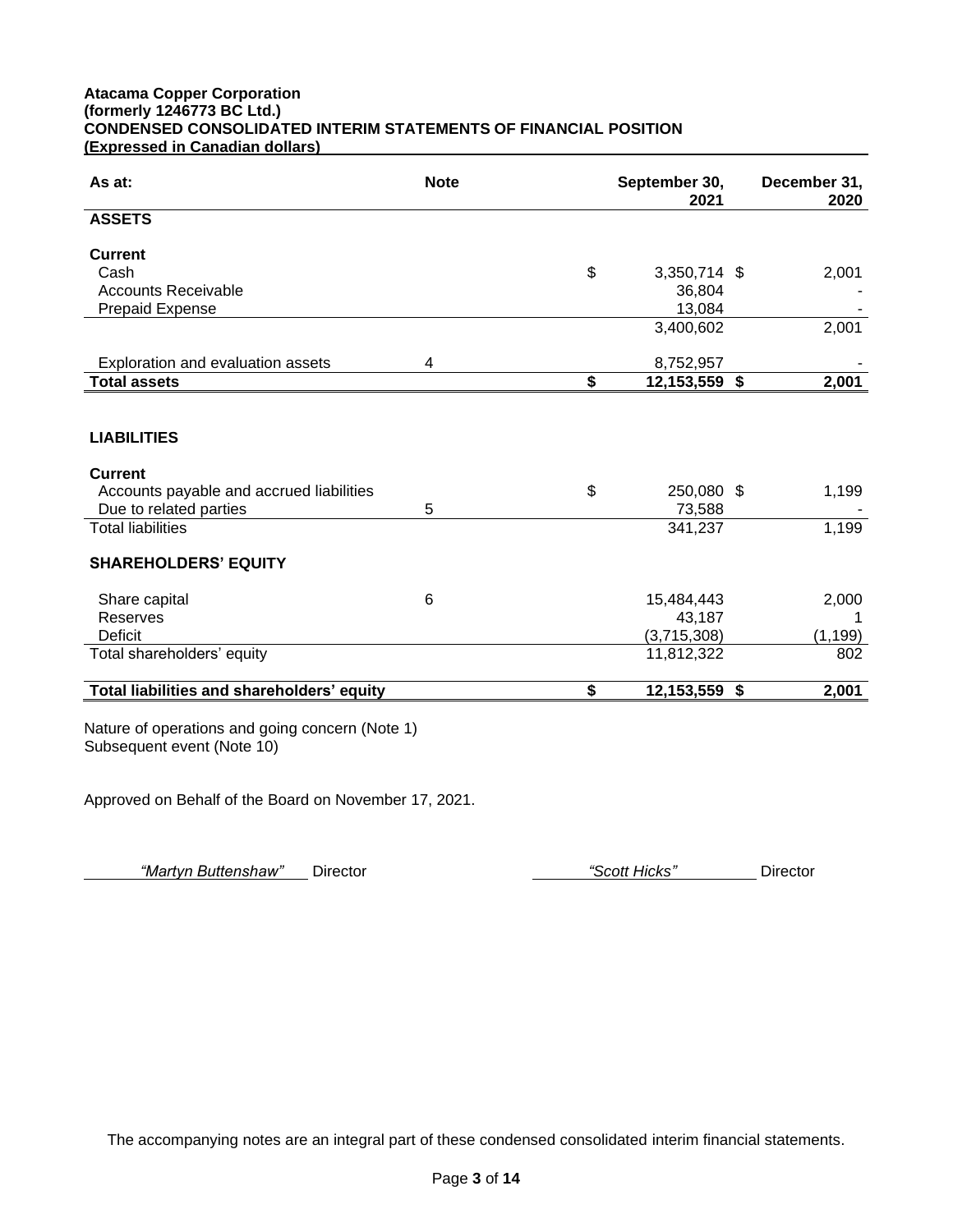# **Atacama Copper Corporation (formerly 1246773 BC Ltd.) CONDENSED CONSOLIDATED INTERIM STATEMENT OF LOSS AND COMPREHENSIVE LOSS (Expressed in Canadian dollars)**

|                                                                   |    | Three months<br>period ended<br>September 30,<br>2021 | Nine months<br>period ended<br>September 30,<br>2021 |
|-------------------------------------------------------------------|----|-------------------------------------------------------|------------------------------------------------------|
| <b>Expenses</b>                                                   |    |                                                       |                                                      |
| Exploration and evaluation expenditures                           |    | 98,643                                                | 99,079                                               |
| Foreign exchange                                                  |    | 4.532                                                 | (6,766)                                              |
| Listing expense                                                   |    | 3,492,785                                             | 3,492,785                                            |
| Management fees                                                   |    | 33,333                                                | 33,333                                               |
| General and administrative expenses                               |    | (31, 977)                                             | 6,550                                                |
| Professional fees                                                 |    | 8,887                                                 | 79,219                                               |
| Shareholder communications                                        |    | 9,909                                                 | 9,909                                                |
|                                                                   |    |                                                       |                                                      |
| Loss and comprehensive loss                                       | \$ | (3,616,112)                                           | \$<br>(3,714,109)                                    |
|                                                                   |    |                                                       |                                                      |
| Loss per common share, basic and diluted                          | S  | (0.14)                                                | \$<br>(0.21)                                         |
|                                                                   |    |                                                       |                                                      |
| Weighted average number of shares outstanding – basic and diluted |    | 25,936,738                                            | 17,392,600                                           |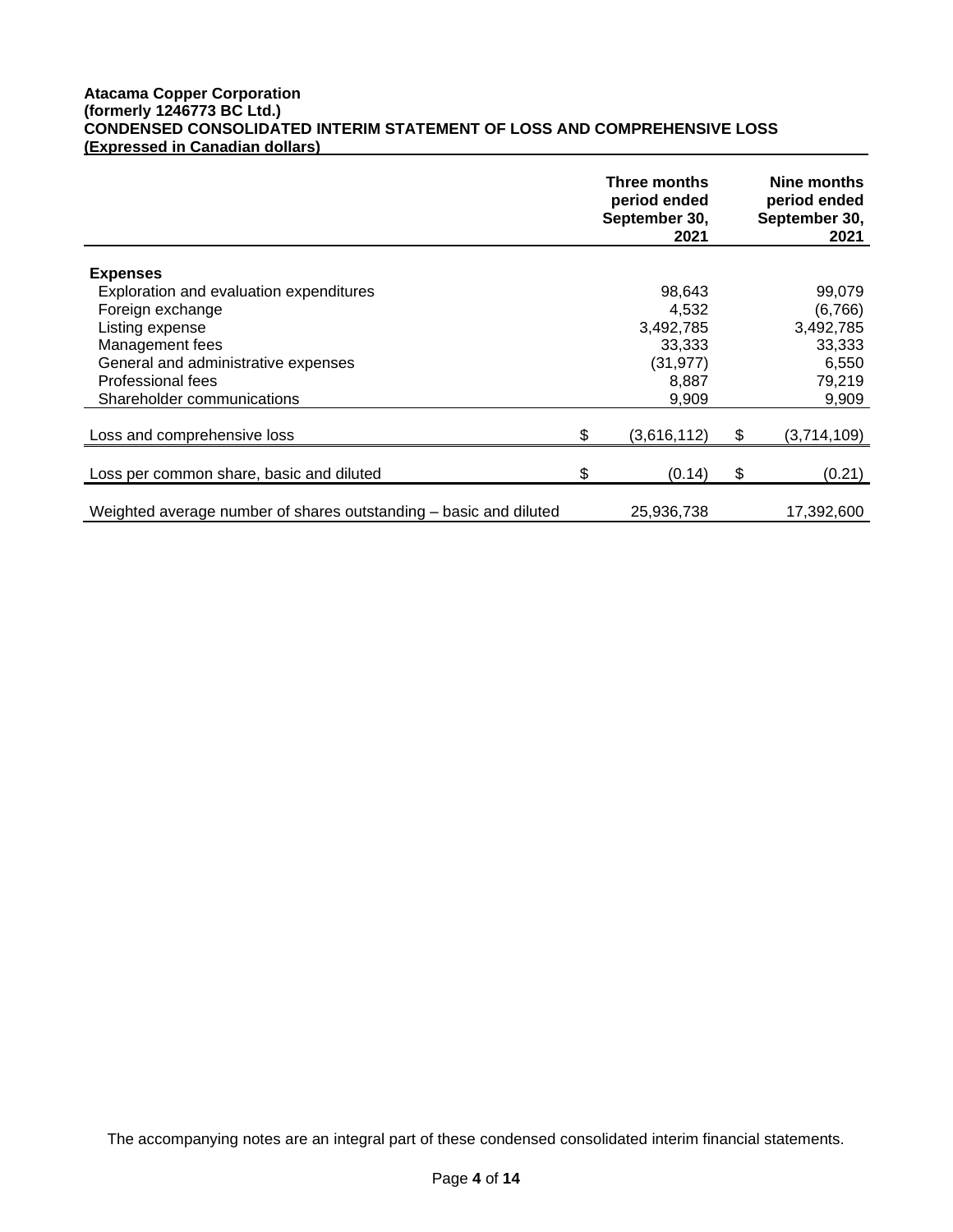# **Atacama Copper Corporation (formerly 1246773 BC Ltd.) CONDENSED CONSOLIDATED INTERIM STATEMENT OF CASH FLOWS (Expressed in Canadian dollars)**

|                                              | Nine months<br>period ended<br>September 30, 2021 |
|----------------------------------------------|---------------------------------------------------|
| Cash flow from operating activities:         |                                                   |
| Net loss for the period                      | \$<br>(3,714,109)                                 |
| Items not involving cash:                    |                                                   |
| Foreign exchange                             | (6,766)                                           |
| Listing expense                              | 3,492,785                                         |
| Changes in non-cash working capital items:   |                                                   |
| Accounts payable and accrued liabilities     | (837, 574)                                        |
| Accounts receivable                          | 32,929                                            |
| Prepaid expenses                             | 407,818                                           |
| Due to related parties                       | (7,626)                                           |
| Net cash used in operating activities        | (632, 543)                                        |
| Cash flow from investing activities:         |                                                   |
| Acquisition of Aconcagua Minerals            | 1,660                                             |
| <b>Acquisition of Cobalt Chile</b>           | 873                                               |
| Acquisition of 1246773 BC Ltd                | 28,094                                            |
| Net cash used in investing activities        | 30,627                                            |
| Cash flow from financing activities:         |                                                   |
| Net proceeds from private placement          | 3,950,629                                         |
|                                              | 3,950,629                                         |
| Change in cash during the period             | 3,348,713                                         |
|                                              |                                                   |
| Cash, beginning of period                    | 2,001                                             |
| Cash, end of period                          | \$<br>3,350,714                                   |
|                                              |                                                   |
| Cash paid during the period for interest     | \$                                                |
| Cash paid during the period for income taxes | \$                                                |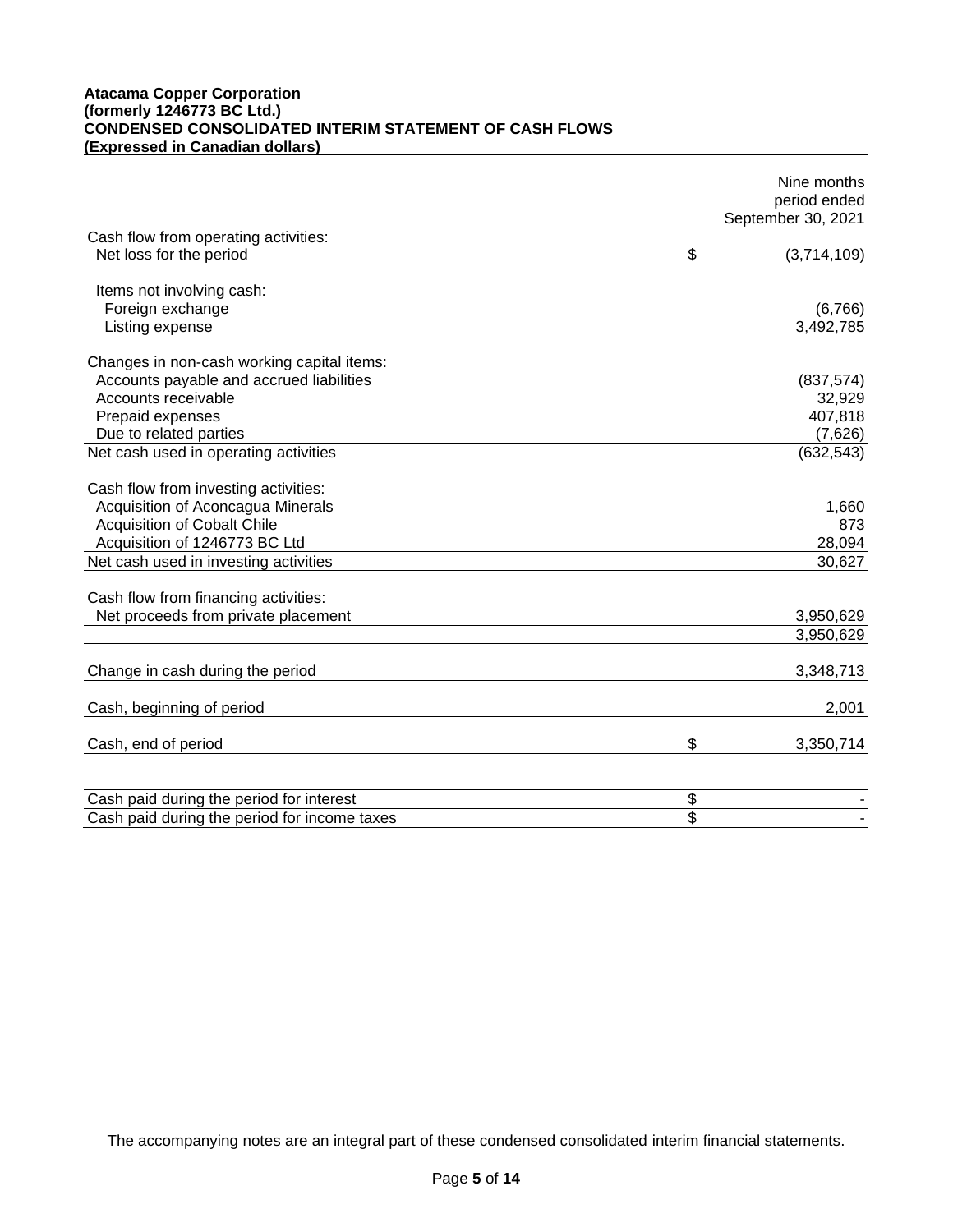# **Atacama Copper Corporation (formerly 1246773 BC Ltd.) CONDENSED CONSOLIDATED INTERIM STATEMENTS OF CHANGES IN SHAREHOLDERS' EQUITY (Expressed in Canadian dollars)**

|                                                                         | Number of<br><b>Shares</b> |      | <b>Share</b><br>Capital | <b>Reserve</b>           | <b>Deficit</b> | <b>Total</b> |
|-------------------------------------------------------------------------|----------------------------|------|-------------------------|--------------------------|----------------|--------------|
| Balance, December 23, 2020 (incorporation)                              |                            | - \$ | $\blacksquare$          | -S.<br>Ξ.                | - \$           |              |
| Shares issued                                                           | 3,000,000                  |      | 2,000                   | $\overline{\phantom{a}}$ |                | 2,000        |
| <b>Warrants issued</b>                                                  |                            |      |                         |                          |                |              |
| Loss and comprehensive loss for the period                              |                            |      |                         | -                        | (1, 199)       | (1, 199)     |
| Balance, December 31, 2020                                              | 3,000,000                  |      | 2,000                   | S                        | $(1, 199)$ \$  | 802          |
| Shares issued related to the acquisition of Aconcagua Minerals          | 8,076,180                  |      | 4,038,090               |                          |                | 4,038,090    |
| Shares issued related to the acquisition of Cobalt Chile                | 8,923,820                  |      | 4,461,910               | ۰                        |                | 4,461,910    |
| Shares issued related to the acquisition of 1246773 BC Ltd              | 6,150,000                  |      | 3,075,000               |                          |                | 3,075,000    |
| Shares issued related to private placement, net of share issuance costs | 8,223,156                  |      | 3.907.443               | 43,186                   |                | 3,950,629    |
| Net and comprehensive loss for the period                               |                            |      |                         | $\blacksquare$           | (3,714,109)    | (3,714,109)  |
| Balance, September 30, 2021                                             | 34,373,156                 | æ.   | 15,484,443              | 43.187 \$                | (3.715.308)    | \$11,812,322 |

The accompanying notes are an integral part of these condensed consolidated interim financial statements.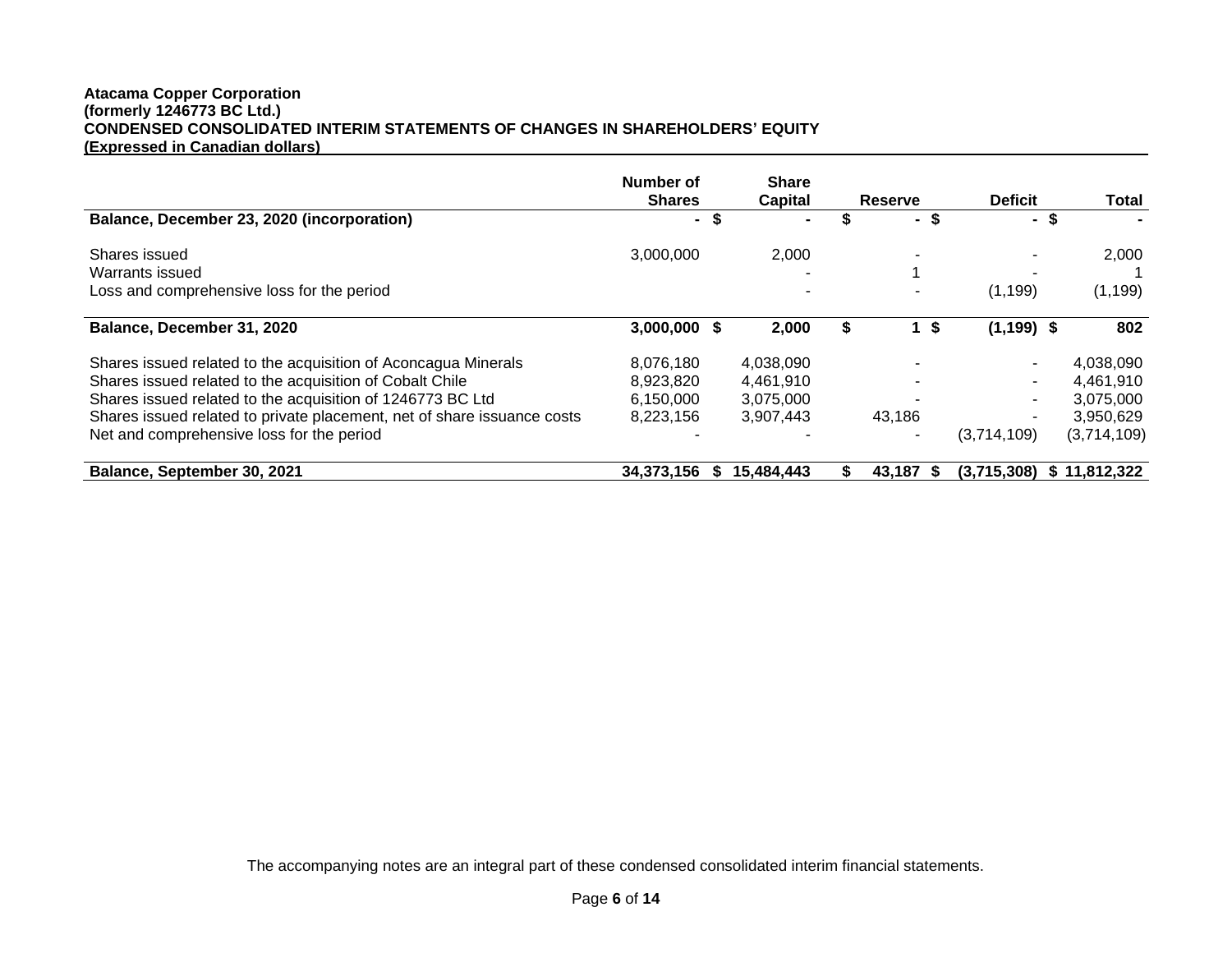# **1. NATURE OF OPERATIONS AND GOING CONCERN**

Atacama Copper Corporation (formerly 1246773 B.C. Ltd.) ("the Company") was incorporated under the Business Corporations Act of British Columbia on April 8, 2020. The Company's head office is located at 550-800 West Pender Street, Vancouver, BC, V6C 2V6. The principal business of the Company is to identify, explore and evaluate mineral properties in Chile. The Company holds 76 mining concessions through its ownership of the El Cofre and Placeton projects in Chile. The success of the Company will be dependent on obtaining the necessary financing to evaluate these projects.

The common shares of the Company began trading on the TSX Venture Exchange ("TSXV") on September 7<sup>th</sup>, 2021 under the symbol "ACOP".

These condensed consolidated interim financial statements have been prepared assuming the Company will continue on a going-concern basis. The Company has incurred losses since inception and the ability of the Company to continue as a going-concern depends upon its ability to raise adequate financing through the capital markets.

The Company is experiencing, and has experienced, negative operating cash flows. The Company will continue to search for sources of financing. Ever changing market conditions may impact the ability to source such funds. There can be no assurance that the Company will be able to continue to raise funds, however the Company has sufficient funds to meet its current obligations.

In March 2020, the World Health Organization declared coronavirus COVID-19 a global pandemic. This contagious disease outbreak, which has continued to spread, and any related adverse public health developments, has adversely affected workforces, economies, and financial markets globally, potentially leading to an economic downturn. To date, there have been no adverse effects on the Company's business or ability to raise funds.

The condensed consolidated interim financial statements for the nine months ended September 30, 2021 have been prepared by management, reviewed by the Audit Committee and approved and authorized for issue by the Board of Directors on November XX, 2021**.**

# **2. SIGNIFICANT ACCOUNTING POLICIES, ESTIMATES AND JUDGMENTS**

# **a) Basis of presentation, principles of consolidation and statement of compliance**

These condensed consolidated interim financial statements have been prepared in accordance with International Financial Reporting Standards ("IFRS") as issued by the International Accounting Standards Board ("IASB") for interim information, specifically International Accounting Standards ("IAS") 34 - Interim Financial Reporting. In addition, these condensed consolidated interim financial statements have been prepared using interpretations issued by the International Financial Reporting Interpretation Committee ("IFRIC") in effect at September 30, 2021 and the same accounting policies and methods of their application as the most recent annual financial statements of the Company. These condensed consolidated interim financial statements do not include all disclosures normally provided in the annual financial statements and should be read in conjunction with the Company's audited financial statements for the period from incorporation on December 23, 2020 to December 31, 2020.

In management's opinion, all adjustments necessary for fair presentation have been included in these condensed consolidated interim financial statements. Interim results are not necessarily indicative of the results expected for the year ending December 31, 2021.

These condensed consolidated interim financial statements include the financial statements of 1246773 BC Ltd. ("773"), 2311548 Alberta Ltd. ("548"), 2311548 Alberta Ltd., Agencia en Chile ("Agencia en Chile"), Aconcagua Minerals SpA ("Aconcagua") and Cobalt Chile SpA ("Cobalt Chile"). All intercompany transactions and balances have been eliminated upon consolidation.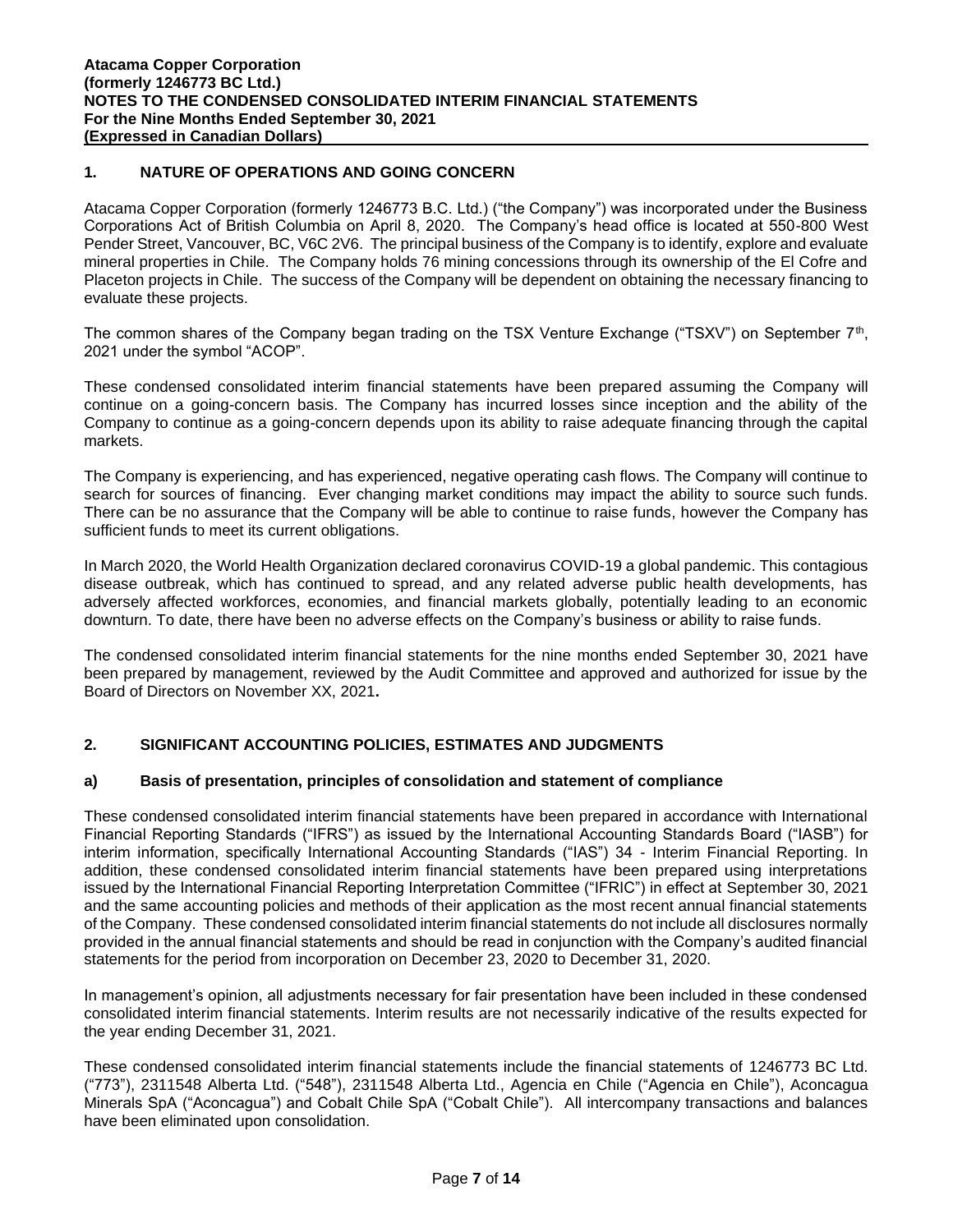# **2. SIGNIFICANT ACCOUNTING POLICIES, ESTIMATES AND JUDGMENTS (continued)**

# **b) Critical accounting judgements and estimates**

The preparation of these condensed consolidated interim financial statements in conformity with IFRS requires management to make certain estimates, judgments and assumptions that affect the reported amounts of assets and liabilities at the date of the financial statements and reported amount of expenses during the reporting period. Actual outcomes could differ from these estimates. These financial statements include estimates that, by their nature, are uncertain. The impacts of such estimates are pervasive throughout the financial statements and may require accounting adjustments based on future occurrences.

Revisions to accounting estimates are recognized in the period in which the estimate is revised and future periods if the revision affects both current and future periods.

These estimates are based on historical experience, current and future economic conditions and other factors, including expectations of future events that are believed to be reasonable under the circumstances.

Information about significant areas of estimation uncertainty in applying accounting policies that have the most significant effect on the amounts recognized in the financial statements are noted below with further details of the assumptions contained in the relevant note.

The preparation of these condensed consolidated interim financial statements requires management to make judgments regarding the going concern of the Company as discussed in Note 1.

The critical estimates and judgments applied in the preparation of the unaudited condensed interim consolidated financial statements for the nine months ended September 30, 2021 are consistent with those applied and disclosed in Note 3 to the Company's audited financial statements for the for the period from incorporation on December 23, 2020 to December 31, 2020.

#### *Carrying value and recoverability of exploration and evaluation assets*

The carrying amount of the Company's exploration and evaluation assets do not necessarily represent present or future values, and the Company's exploration and evaluation assets have been accounted for under the assumption that the carrying amount will be recoverable. Recoverability is dependent on various factors, including the discovery of economically recoverable reserves, the ability of the Company to obtain the necessary financing to complete the exploration and development and upon future profitable production or proceeds from the disposition of the mineral property interests themselves. Additionally, there are numerous geological, economic, environmental and regulatory factors and uncertainties that could impact management's assessment as to the overall viability of its mineral property interests or to the ability to generate future cash flows necessary to cover or exceed the carrying value of the Company's exploration and evaluation assets.

#### *Reclamation obligations*

Liabilities related to environmental protection and reclamation costs are recognized when the obligation is incurred and the fair value of the related costs can be reasonably estimated. This includes future site restoration and other costs as required due to environmental law or contracts. As at June 30, 2021, there were no reclamation obligations.

# **c) Foreign currency translation**

The functional currency of Atacama Copper Corporation and its subsidiaries is the Canadian dollar. Foreign currency transactions are translated into the functional currency of the Company using the exchange rates prevailing at the dates of the transactions. Monetary assets and liabilities denominated in foreign currencies at the reporting date are translated into the functional currency at the exchange rate in effect at the financial statement date. Exchange gains or losses arising from these translations are recognized in profit or loss for the reporting period.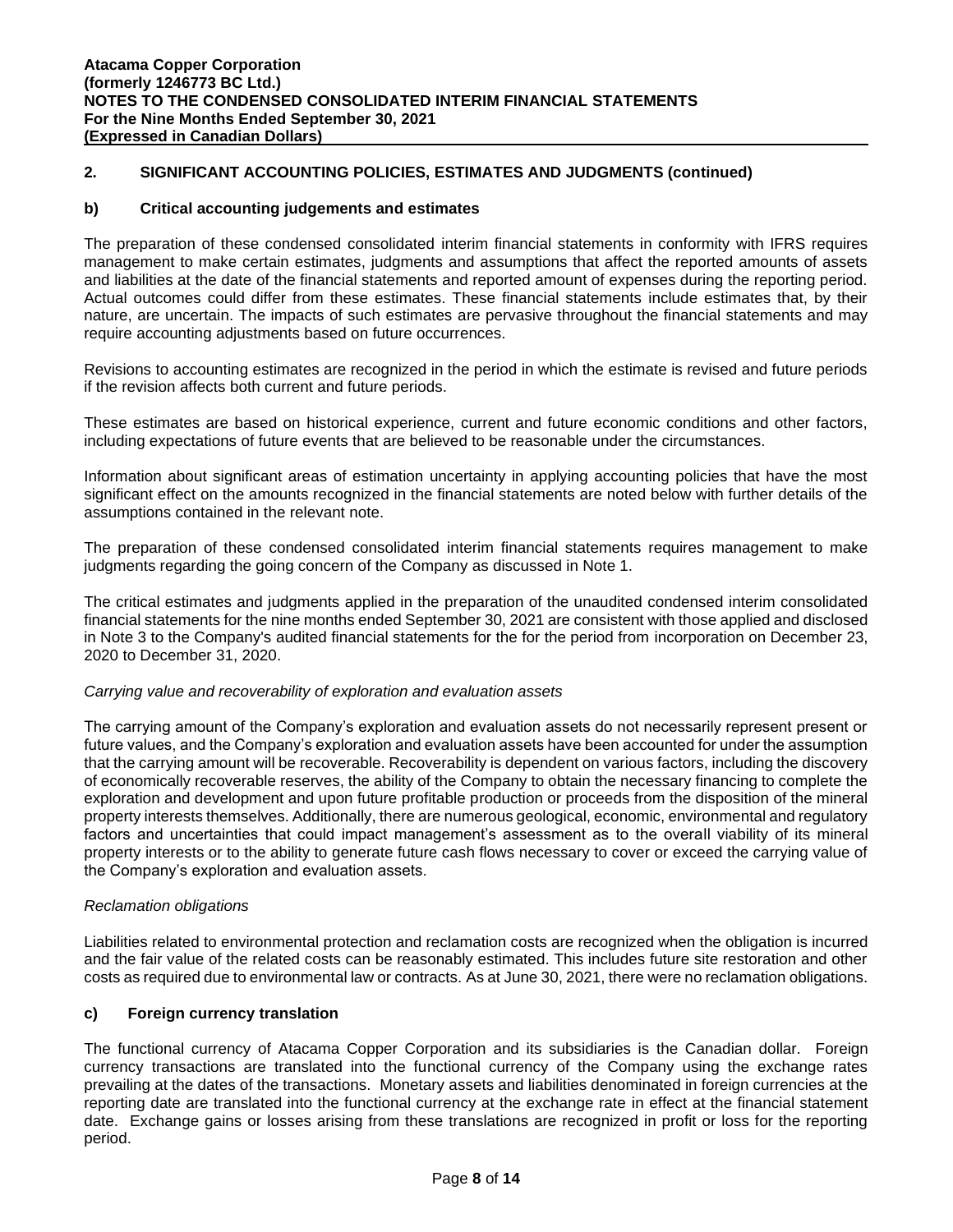# **2. SIGNIFICANT ACCOUNTING POLICIES, ESTIMATES AND JUDGMENTS (continued)**

# **d) Exploration and evaluation assets**

Mineral property acquisition costs and related exploration costs, including option payments, are capitalized on an individual area of interest basis until the properties are brought into production, at which time they will be amortized on a unit-of-production basis, or until the properties are abandoned, sold or management determines that the mineral property is not economically viable, at which time the unrecoverable deferred costs are written off. Option payments arising on the acquisition of mineral property interests exercisable at the discretion of the Company are recognized as paid or payable.

Mineral property acquisition costs include cash consideration and the estimated fair value of common shares on the date of issue as provided under the agreed terms of acquisition for the mineral property interest.

Capitalized exploration and evaluation costs are those directly attributable costs related to the search for, and evaluation of, mineral resources, that are incurred after the Company has obtained the legal rights to explore a specific area and before the technical feasibility and commercial viability of a mineral reserve are demonstrable. Any costs incurred prior to obtaining the right to explore a mineral property are expensed as incurred as property investigation expense in the statement of loss and comprehensive loss.

Management reviews the carrying value of capitalized exploration and evaluation assets each reporting period for indications of impairment. Exploration and evaluation assets are tested for impairment whenever events or changes in circumstances indicate that their carrying amount may not be recoverable. Where information is available, and conditions suggest impairment, the fair value of the mineral property is determined using the estimated net cash flows for the mineral property taking into account proven and probable reserves and resources, estimated future prices and operating, capital and reclamation costs. In the case of undeveloped projects, there may be only inferred or indicated resources to form a basis for the impairment review. In such cases, the impairment review is based on the exploration and evaluation results to-date and a status report regarding the Company's intentions for development of the mineral property.

Recovery of the resulting carrying value of exploration and evaluation assets depends on the successful development or sale of the undeveloped project. If a project does not prove viable, all non-recoverable costs associated with the project are written off.

The amount presented, if any, for exploration and evaluation assets represents costs incurred to date and does not necessarily reflect present or future values.

# **e) Reclamation obligations**

Liabilities related to environmental protection and reclamation costs are recognized when the obligation is incurred, and the fair value of the related costs can be reasonably estimated. This includes future site restoration and other costs as required due to environmental law or contracts. As at June 30, 2021, there were no reclamation obligations.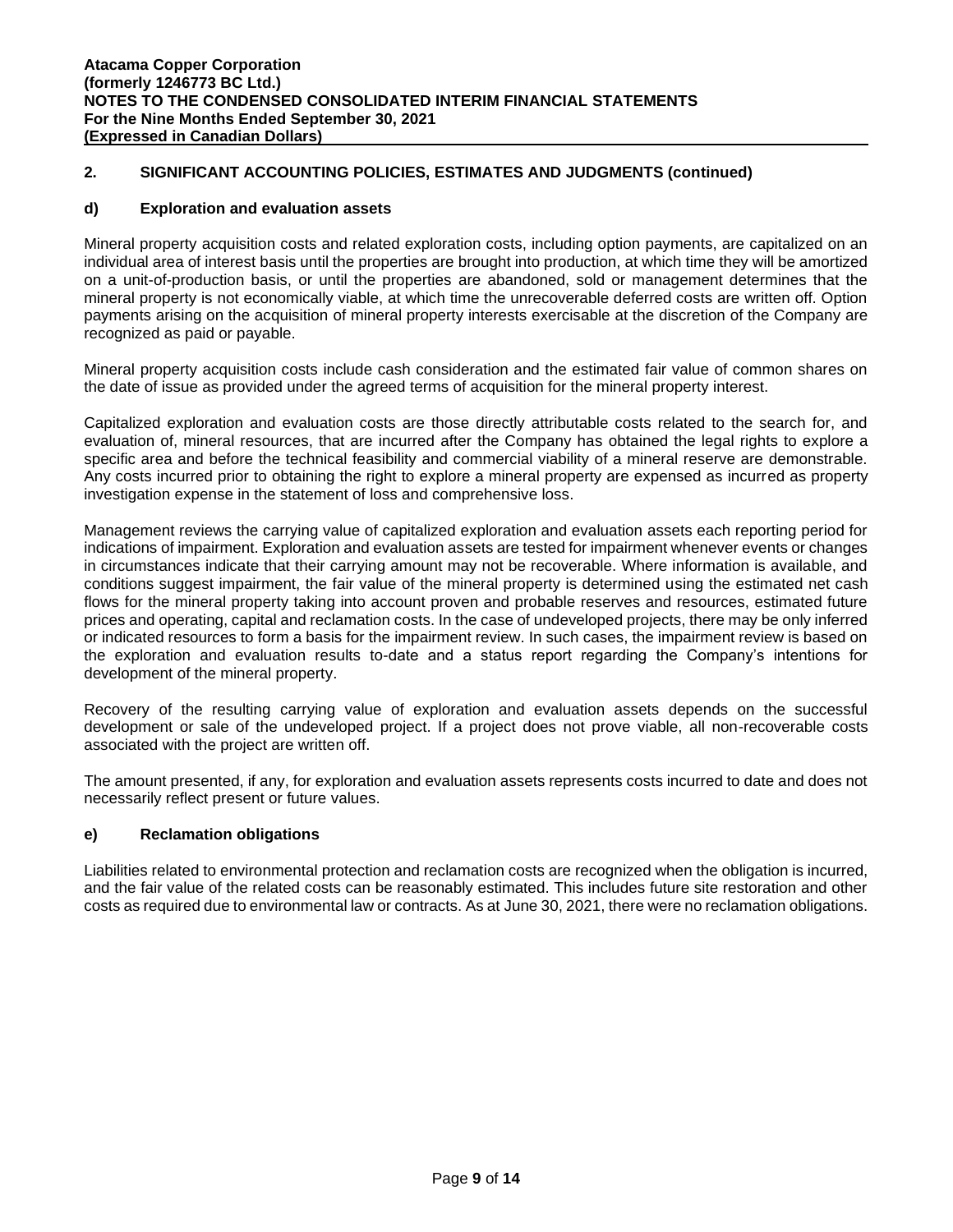# **3. ACQUISITIONS**

#### **Aconcagua Acquisition – The Placeton Project**

In March 2021, the Company issued 1,784,955 common shares in exchange for 50% of the issued and outstanding shares of Aconcagua. The Company issued 6,291,225 common shares in exchange for the assignment of \$62,263 (CLP \$35,900,000) in amounts due to related parties in Aconcagua. The Company, through Agencia en Chile, made a capital contribution into Aconcagua in for the same amount. Subsequently, Aconcagua repurchased all remaining shares not held by the Company and as a result, the Company now owns 100% of the outstanding shares of Aconcagua.

The aggregate purchase consideration for the Aconcagua acquisition consists of the Company issuing 8,076,180 common shares and assuming a liability of \$2,431. The common shares issued were valued at \$0.50 per share, which was the same value per share ascribed in the private placement that occurred subsequent to year end, as described in Note 10.

#### **Cobalt Chile Acquisition – The El Cofre Project**

The Company issued 8,923,820 common shares in exchange for 100% of the issued and outstanding shares of Cobalt Chile. The common shares issued were valued at \$0.50 per share, which was the same value per share ascribed in the private placement that occurred subsequent to year end, as described in Note 10.

The purchase price allocation of Aconcagua and Cobalt Chile was as follows:

|                                          | Aconcagua   |   | <b>Cobalt Chile</b> | Total      |
|------------------------------------------|-------------|---|---------------------|------------|
| Shares issued                            | 4,038,090   |   | 4,461,910           | 8,500,000  |
| Amount owing                             | 2,431       |   |                     | 2,431      |
| Total consideration                      | 4,040,521   |   | 4,461,910 \$        | 8,502,431  |
|                                          |             |   |                     |            |
| Cash                                     | \$<br>1.660 | S | 873 \$              | 2,533      |
| Accounts payable and accrued liabilities | (85, 919)   |   | (88, 357)           | (174, 276) |
| Due to related parties                   | (31, 176)   |   | (47, 607)           | (78, 783)  |
| Exploration and evaluation assets        | 4,155,956   |   | 4,597,001           | 8,752,957  |
| Net realizable asset                     | 4,040,521   |   | 4,461,910           | 8,502,431  |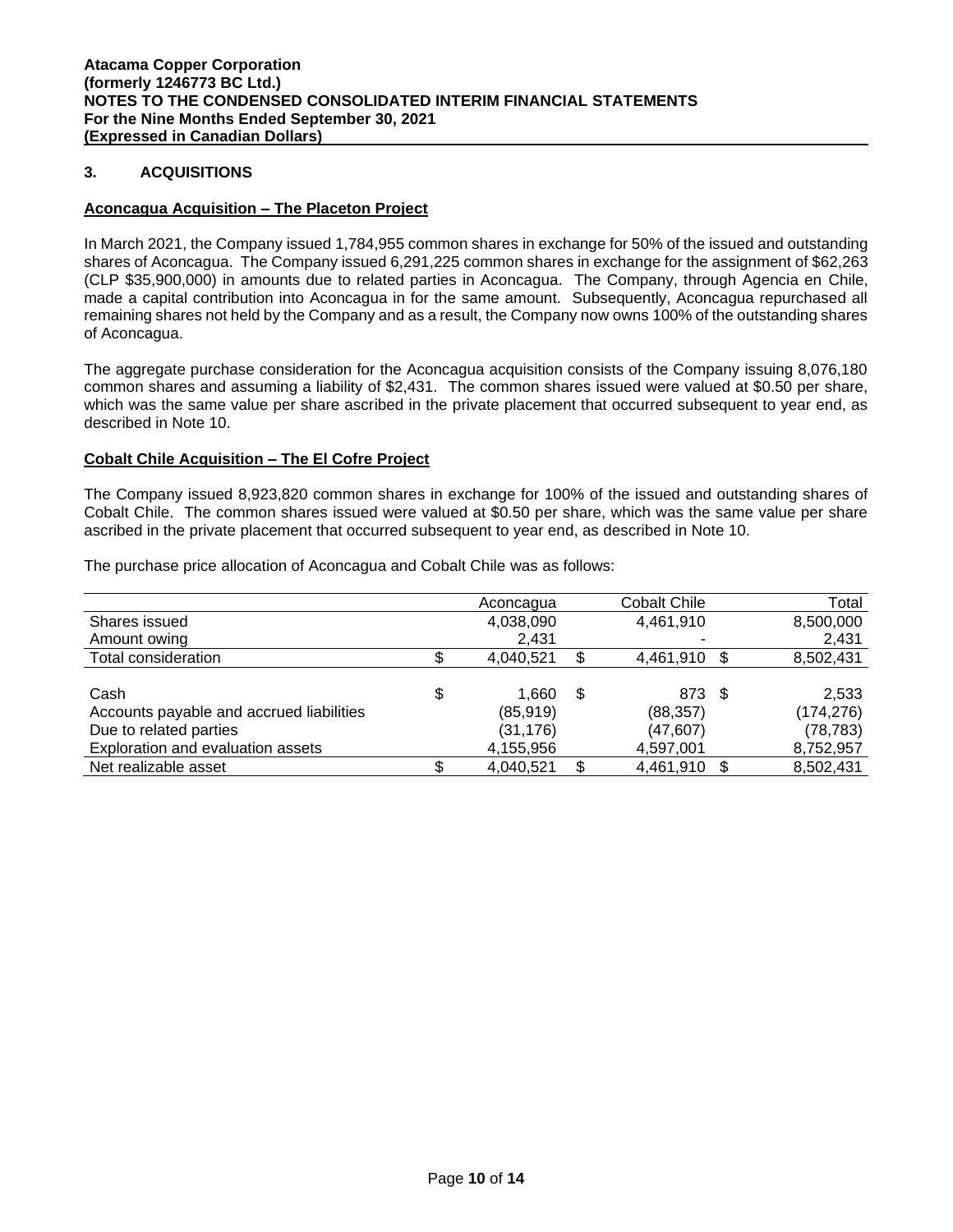# **4. Amalgamation**

On August 23, 2021, the Company completed its amalgamation agreement ("Amalgamation") with 2330281 Alberta Ltd, a wholly owned subsidiary of 773. Pursuant to the Amalgamation, 773 issued 20,000,000 common shares to acquire 100% of the issued and outstanding shares of 548. As a result, the shareholders of 548 obtained control of 773, effecting an arm's length reverse take-over per the policies of the TSXV.

The Company also changed its name to Atacama Copper Corporation upon the completion of the Amalgamation.

The Amalgamation transaction did not constitute a business combination as 773 did not meet the definition of a business under IFRS 3. As a result, this transaction was accounted for as a capital transaction with 548 being identified as the acquirer and the equity consideration being measured at fair value as per IFRS 2, Share-based Payment, which applies to transactions where an entity grants equity instruments and cannot identify specifically some or all of the goods or services received in return.

The consideration received was the fair value of the net assets of 773, which on August 15, 2021 was \$3,118. The amount was calculated as follows:

|                                          | Amount          |
|------------------------------------------|-----------------|
| Fair value of 6,150,000 shares issued    | \$<br>3,075,000 |
| <b>Transactions costs</b>                | 420,903         |
| Total consideration                      | 3,495,903       |
| Less: net assets acquired                |                 |
| Cash                                     | 28.094          |
| Amounts receivable                       | 69,733          |
| Deferred listing expenses                | 420.903         |
| Accounts payable and accrued liabilities | (515, 612)      |
| Listing expense                          | 3,492,785       |

# **5. EXPLORATION AND EVALUATION ASSETS**

Aconcagua holds the rights to the Placeton Project which consists of the Placeton, Caballo Muerto and Los Naranjos projects. Altogether, the Placeton Project is comprised of thirty-nine exploitation tenements. The Aconcagua mineral claims are subject to a Net Smelter Royalty ("Placeton NSR") as described in Note 10.

Cobalt Chile holds the rights to the El Cofre Project, which represents 100% interest in thirty-seven exploration claims. The Cobalt Chile mineral claims are subject to a Net Smelter Royalty ("El Cofre NSR") as described in Note 10.

|                             | Aconcagua | <b>Cobalt Chile</b> | Total     |
|-----------------------------|-----------|---------------------|-----------|
| Balance, December 31, 2020  | $\sim$    | - \$                |           |
| Additions:                  |           |                     |           |
| Acquisition costs           | 4.155.956 | 4.597.001           | 8.752.957 |
| Balance, September 30, 2021 | 4,155,956 | 4,597,001           | 8.752.957 |

The business of exploring for minerals involves a high degree of risk and there can be no assurance that current exploration programs will result in profitable mining operations. The recoverability of the carrying value of exploration properties and the Company's continued existence are dependent upon the preservation of its interest in the underlying properties, the discovery of economically recoverable reserves, the achievement of profitable operations, or the ability of the Company to raise alternative financing, if necessary, or alternatively upon the Company's ability to dispose of its interests on an advantageous basis.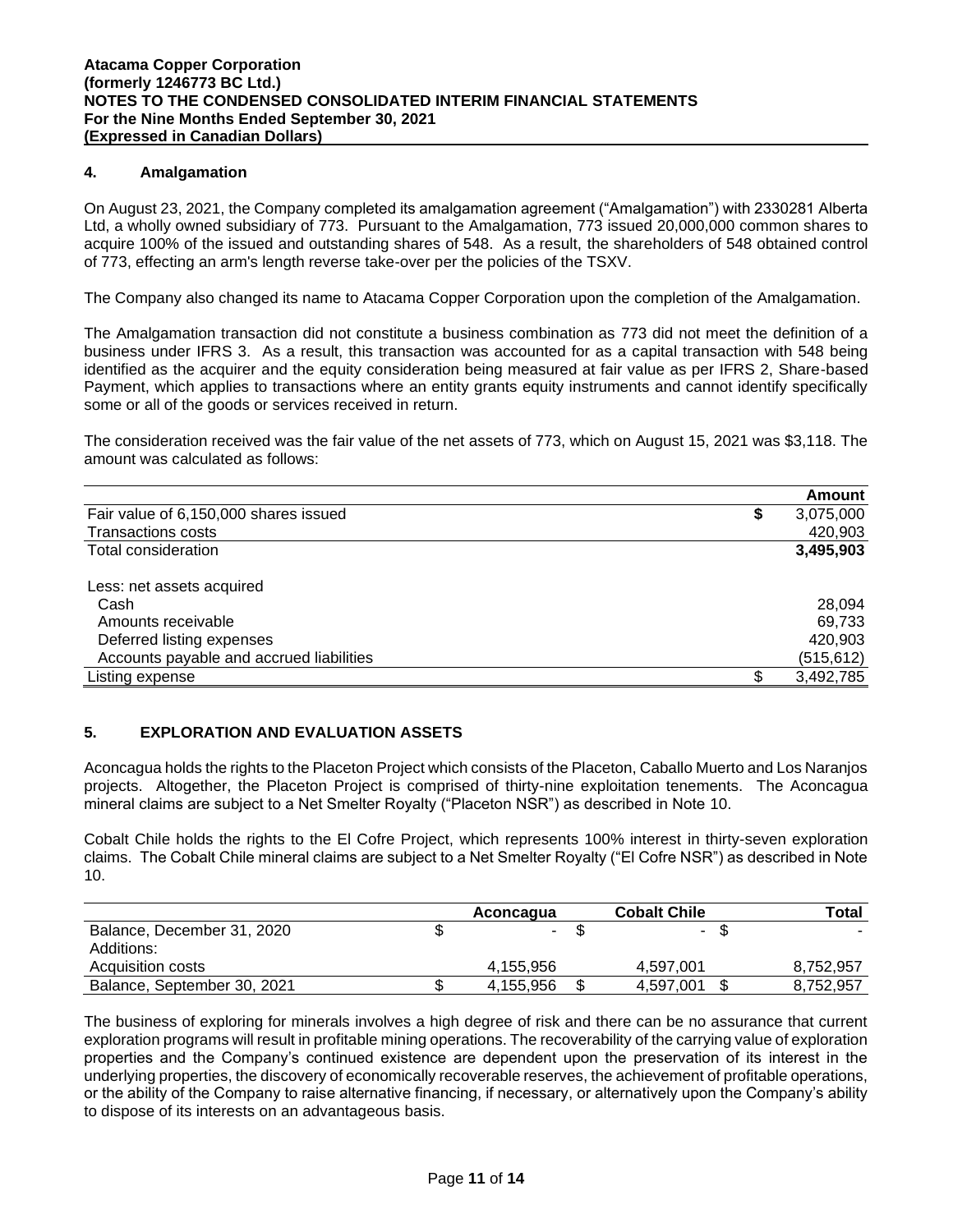# **6. RELATED PARTY TRANSACTIONS**

During the nine months ended September 30, 2021, key management compensation totaled \$33,333 for senior officers of the Company.

During the nine months ended September 30, 2021, other related party transactions included:

| Related party  | Relationship                                 | Nature of transaction           | Amount  |
|----------------|----------------------------------------------|---------------------------------|---------|
|                | FT Management Ltd. Company controlled by CFO | General administrative expenses | 8.500   |
|                | FT Management Ltd. Company controlled by CFO | Listing expense                 | 12,000  |
| McLeod Law LLP | Former director is a partner of the firm     | Listing expense                 | 86.646  |
| McLeod Law LLP | Former director is a partner of the firm     | Share issuance costs            | 46,363  |
|                |                                              |                                 | 153,509 |

During the period ended December 31, 2020, the Company incurred \$1,199 in legal fees with McLeod Law LLP, a law firm at which a former director of the Company is a partner.

As at September 30, 2021, the Company had the following balances owed to related parties.

| Related party     | Nature of transaction                                          | Amount |
|-------------------|----------------------------------------------------------------|--------|
| Gino Zandonai     | Exploration and evaluation and general administration expenses | 70.700 |
| Martyn Buttenshaw | General administration expenses                                | 2,888  |
|                   |                                                                | 73.588 |

The related party amounts owing are non-interest bearing, unsecured, and have no terms of repayment, but is payable on demand.

# **7. SHARE CAPITAL**

Authorized capital stock: unlimited number of common shares without par value and unlimited number of preferred shares without par value.

During the period from incorporation on December 23, 2020 to December 31, 2020, the Company issued 3,000,000 common shares.

During the nine months period ended September 30, 2021, the Company issued:

- 8,076,180 common shares, valued at \$4,038,090, to acquire 100% of Aconcagua.
- 8,923,820 common shares, valued at \$4,461,910, to acquire 100% of Cobalt Chile.
- 6,150,000 common shares pursuant to the Amalgamation (Note 4).
- 8,223,156 common shares, at a price of \$0.50 per share, for a total gross proceed of \$4,111,578 upon the completion of a private placement financing.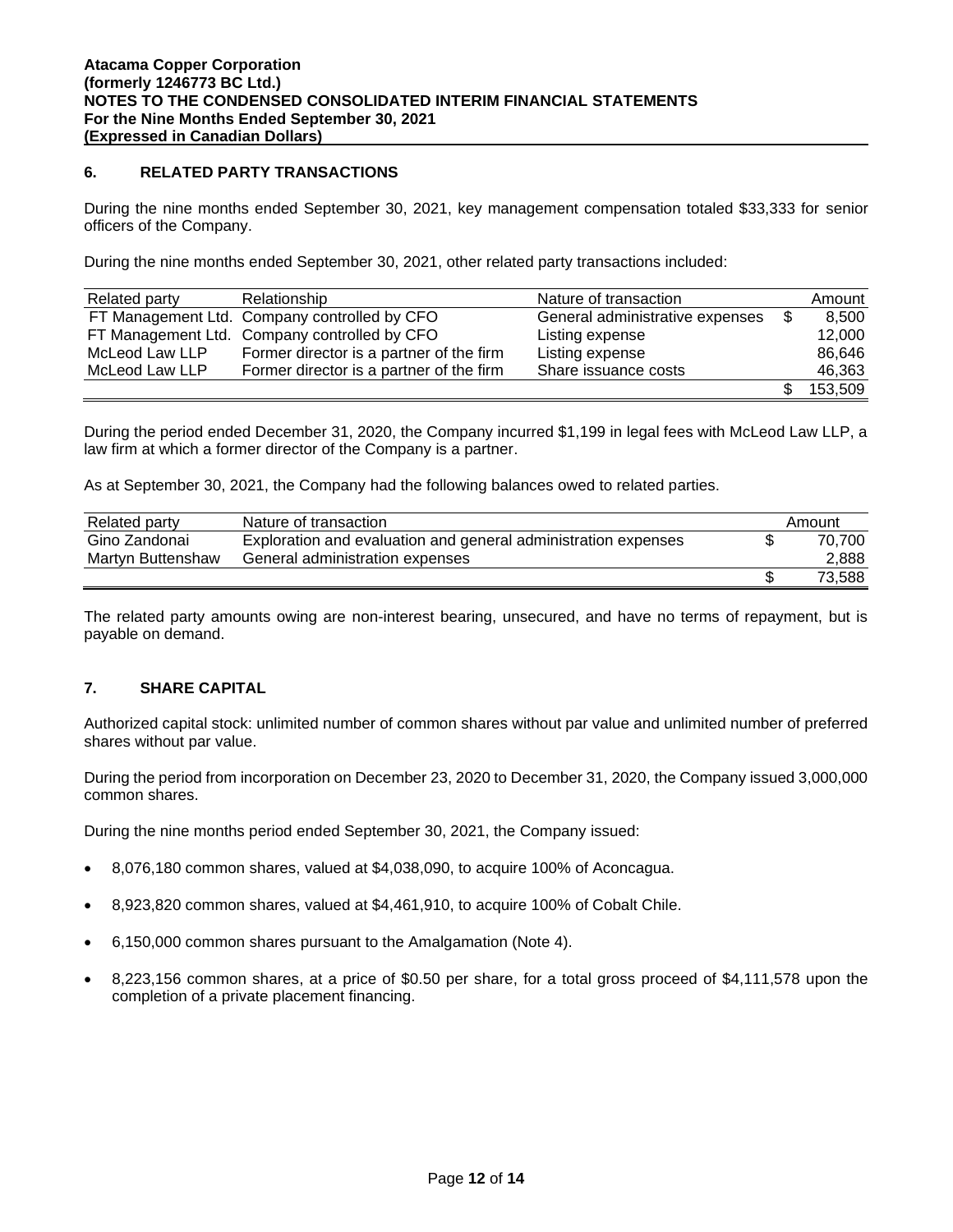# **7. SHARE CAPITAL** (continued)

#### **Warrants**

During the period from incorporation on December 23, 2020 to December 31, 2020, the Company issued 7,000,000 warrants for the consideration of \$1. The warrants issued are exercisable at \$0.60 for five years.

During the nine-month period ended September 30, 2021, upon completion of a private placement financing, the Company issued 209,024 finder's warrants. Each finder's warrant is exercisable at a price of \$0.80 per share for a period of two years from the date of issue. Using the Black-Scholes valuation model, the fair value of the finder's warrants were valued at \$43,186. The following assumptions were used to calculate the fair value: share price - \$0.50, exercise price - \$0.80, expected life – 2 years, volatility – 100%, discount rate – 1.26%.

As at September 30, 2021, the Company has the following warrants outstanding:

|                    | Number of       | WeightedAverage       | <b>Weighted Average</b> |
|--------------------|-----------------|-----------------------|-------------------------|
| <b>Expiry Date</b> | <b>Warrants</b> | <b>Exercise Price</b> | <b>Remaining Life</b>   |
| September 7, 2026  | 7.000.000       | \$0.60                | 4.94                    |
| May 10, 2023       | 209.024         | \$0.80                | 1.61                    |
|                    | 7,209,024       | \$0.61                | 4.84                    |

#### **8. RISK MANAGEMENT**

The fair value of the Company's accounts payable and accrued liabilities and amounts due to related parties approximate their carrying value, which is the amount recorded on the statement of financial position, due to their short terms to maturity. The Company's cash is measured at fair value, under the fair value hierarchy based on level one quoted prices in active markets for identical assets or liabilities.

The Company's risk exposures and the impact on the Company's financial instruments are summarized below:

#### *Credit risk*

Credit risk is the risk of an unexpected loss if a customer or third party to a financial instrument fails to meet its contractual obligations. The maximum exposure to credit risk is equal to the carrying value of the financial assets. The Company considers that cash is exposed to credit risk. Management believes that the credit risk related to its cash is negligible.

#### *Interest rate risk*

Interest rate risk is the risk that the future cash flows of a financial instrument will fluctuate because of changes in market interest rates. The risk that the Company will realize such a loss is limited because the Company has no interest-bearing financial instruments.

#### *Price risk*

The Company is exposed to price risk with respect to equity prices. Equity price risk is defined as the potential adverse impact on the Company's earnings due to movements in individual equity prices or general movements in the level of the stock market. The Company closely monitors the stock market to determine the appropriate course of action to be taken by the Company.

# *Liquidity risk*

The Company manages liquidity risk by maintaining sufficient cash to enable settlement of transactions as they come due. Management monitors the Company's contractual obligations and other expenses to ensure adequate liquidity is maintained. Refer to Note 1 for further discussion.